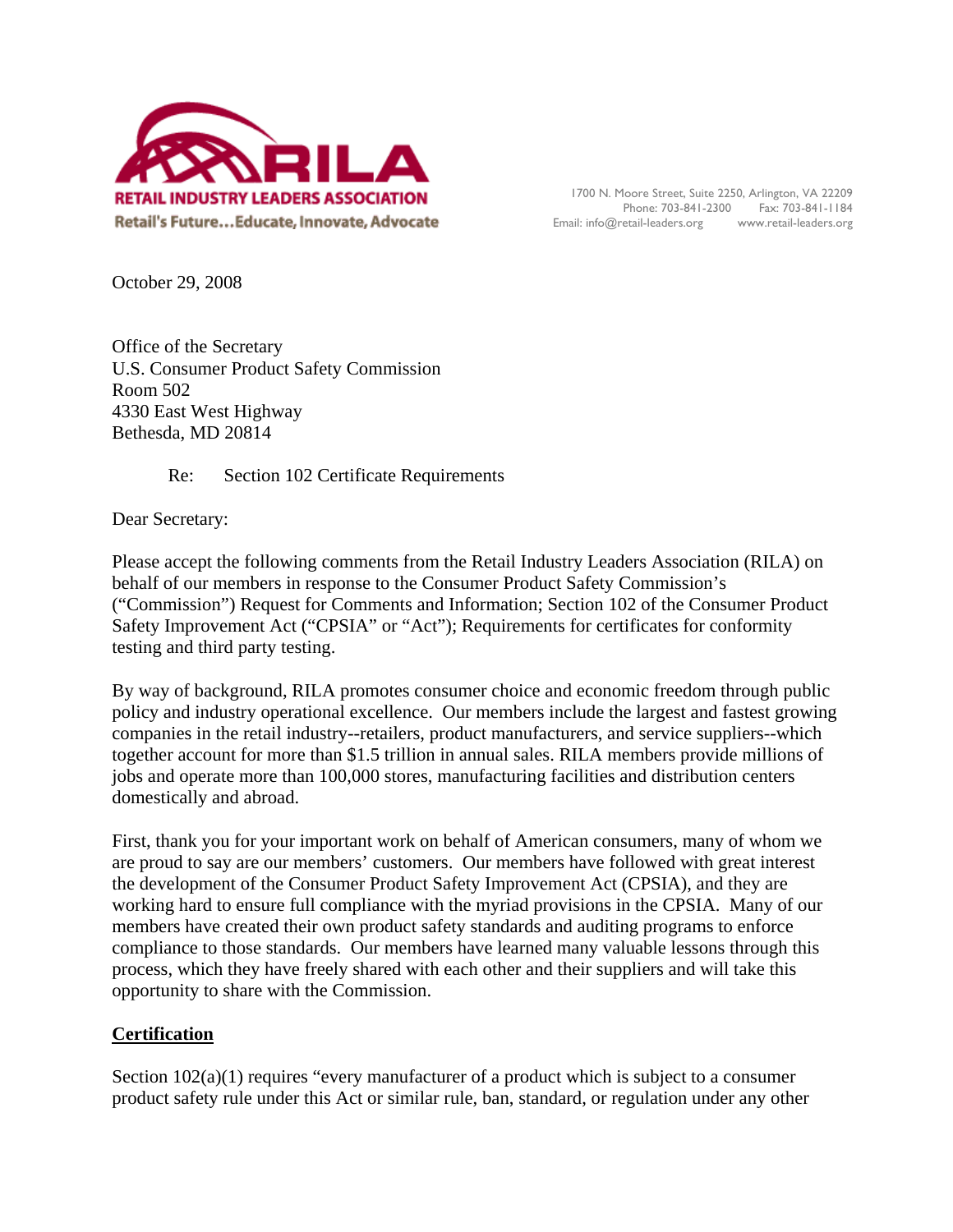Act enforced by the Commission and which is imported for consumption or warehousing or distribution in commerce (and the private labeler of such product if such product bears a private label) shall issue a certificate" of compliance.

The Consumer Product Safety Act defines manufacturer as "any person who manufactures or imports a consumer product." 15 USC  $\S 2052(a)(4)$ .

RILA appreciates this opportunity to provide comments to the Commission on certificates for conformity testing and third party testing. While several issues the Commission has requested comments on are discussed in detail below, the issue of whether certificates can be generated and transmitted electronically is of the utmost importance to our members, their suppliers, and the vast support network behind today's global supply chain. RILA appreciates the Commission's recognition that in today's marketplace the vast majority of transactions take place electronically, which reduces previously burdensome paperwork requirements and allows for information to be easily called up and analyzed. Besides factoring in the environmental benefits of switching to a paperless system, Congress importantly recognized the benefits of electronic information technology to the Federal Government in 1995 when it enacted the Paperwork Reduction Act (14 U.S.C. 3501), which seeks to "ensure the greatest public benefit from and maximize the utility of information created, collected, maintained, used, shared and disseminated by or for the Federal Government…" and aides in the "reduction of information collection burdens on the public…"

In the strongest terms possible, RILA urges the Commission to allow issuers of certificates for conformity testing and third party testing the opportunity to transmit certificates to the Commission (and other qualified parties) electronically. We concur with the assessment of CPSC staff's opinion in a recently-released "Frequently Asked Questions" document that "so long as the Commission has reasonable access to the certificate electronically and it contains all the information required by Section 102 of the CPSIA, electronic certificates can be used to satisfy the CPSIA." A return to paper-based transactions would present a logistical nightmare for importers, slow down operations at ports, and do little to help ensure product safety and compliance.

# **Multiple Certificates and Multi-Party Certificates**

RILA urges the Commission to require only one certificate of compliance for each product issued by one firm having a domestic U.S. presence. Hence, if a domestic U.S. firm actually manufactured the product overseas or had it manufactured overseas and issues a certificate of compliance meeting the requirements of the Act, the importer and the private-labeler should not also be required to issue separate certificates of compliance or join in the certification of compliance with the manufacturer.

As an example of how this may occur, retailers often import the first shipment of a product and the manufacturer imports the remaining shipments of the product. The retailer's supplier is the manufacturer, but the retailer also fits the definition of "manufacturer" as the importer of the first shipment. In this scenario, a certification from the manufacturer should be sufficient for all shipments, including those imported by the retailer, since the supplier/manufacturer is a domestic U.S. firm. After all, the manufacturer is in the best position to proactively make certain that the product complies and to certify compliance.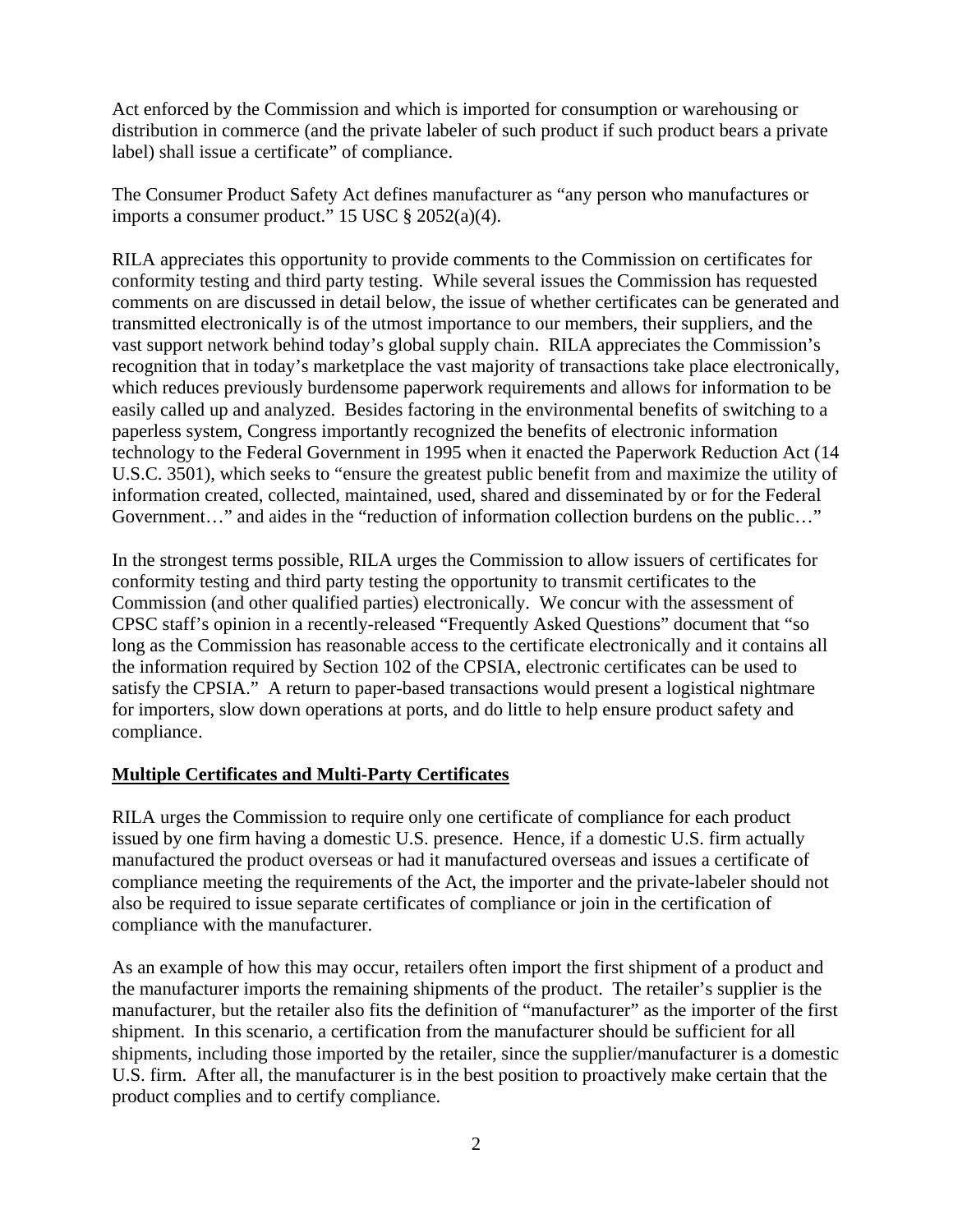As a practical matter, the product will be subjected to one design review, one manufacturing quality control process and one testing program. Consequently, if the private labeler AND the importer must each issue separate certificates of compliance or join in the manufacturer's certificate of compliance, each would do so based on the same set of supporting documents. This would leave the private labeler and importer in the position of not only relying in good faith on the manufacturer's certification, but essentially guaranteeing the validity of the certification on the basis of design, manufacturing, and testing processes they do not control.

#### **Direct-to-Consumer E-Commerce Sales**

As previously discussed, Section 102(a)(1) requires "every manufacturer of a product which is subject to a consumer product safety rule under this Act or similar rule, ban, standard, or regulation under any other Act enforced by the Commission and which is imported for consumption or warehousing or distribution in commerce (and the private labeler of such product if such product bears a private label) shall issue a certificate" of compliance. In some instances, retailers engage in direct-to-consumer or direct to business e-commerce sales, where a consumer or business purchases a product on the website of a retailer but the product is shipped directly from the manufacturer to the consumer or business without the retailer taking possession of the merchandise. In such instances, we urge the Commission to clarify that general conformity certificates do not have to accompany the merchandise to the end user; it should be sufficient that the manufacturer "furnish" the conformity certificate to the retailer and make it available to the Commission upon request, but not actually physically travel with the merchandise.

#### **Certificate Presentation**

The Commission has undoubtedly received many comments about how the certificate of compliance should be presented so as to meet the Section 102 requirement that the certificate "accompany" each shipment of the certificated product. The Act is silent on the question of exactly what it means for the certificate to "accompany" each shipment of the product. The Commission should allow flexibility on how the certificate is supplied and transmitted. For example, the Commission should consider allowing as an acceptable means that the certificate be transmitted to U.S. Customs and Border Protection ("CBP") and maintained with other records specified in 19 U.S.C. 1509(a)(1)(a) (commonly known as the " $(a)(1)(a)$  list") which are required by law or regulation for the entry of merchandise. These records are required to be maintained and produced upon demand (whether or not CBP requires their presentation at the time of entry). The items on the  $(a)(1)(a)$  list include, but are not limited to, statements, declarations, documents, or electronically generated data required by government agencies for the entry of merchandise. By treating the conformity certificate the same as other items in the entry document package, the certificate would "accompany" the shipment, would be produced upon request, and would be maintained in accordance with CBP's recordkeeping requirements.

CBP and the vast majority of importers operate in a paperless environment where entry related documents are transmitted and stored electronically. As CBP is not currently prepared to accept electronic submissions of the certificate, allowing the certificate to be included with other documents in the  $(a)(1)(a)$  list and requiring it to be available upon request allows for enforcement without overwhelming CBP and/or the Commission or unreasonably burdening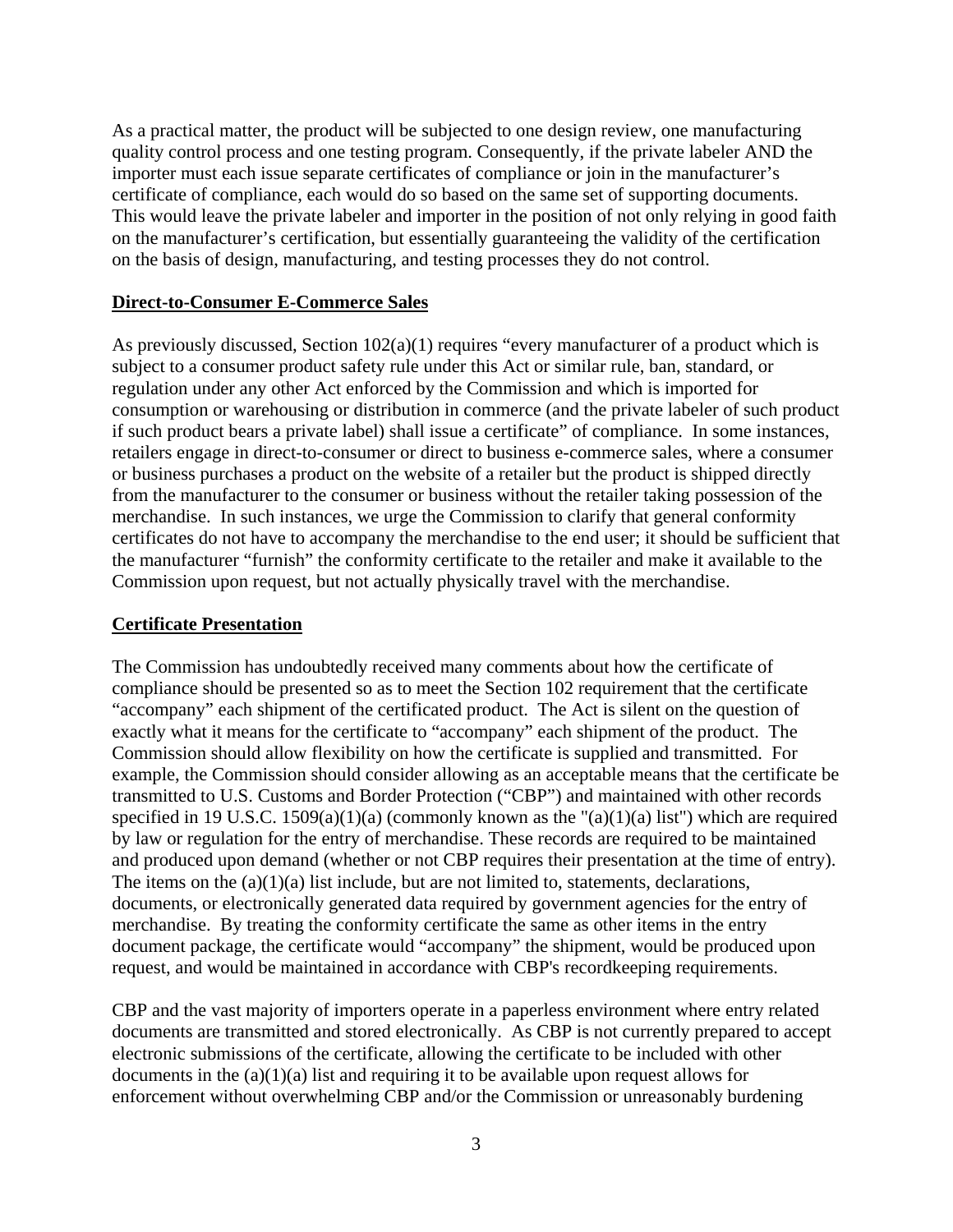commerce. Having the entry filer retain the certificate as part of the entry document package satisfies the intent of having the documentation accompany the shipment in the same way that commercial documents accompany the shipment and allows trade to continue functioning in a paperless environment.

# **Certificate Distribution**

Section  $102(g)(3)$  of the Act provides that "[e]very certificate required under this section shall accompany the applicable product or shipment of products covered by the same certificate and a copy of the certificate shall be furnished to each … retailer of the product. Upon request, the manufacturer or private labeler issuing the certificate shall furnish a copy of the certificate to the Commission."

A major concern of our members is determining how far into the distribution chain the certificate of compliance must accompany shipments of the product. Our members urge the Commission to clarify this point, and only require that the certificate of compliance accompany any shipment of the product presented to CBP at any U.S. port of entry, but no further. We believe this position squares with a careful reading of the requirement set out in Section  $102(g)(3)$  of the Act.

If it was Congress's intent to require every shipment of the product leaving the port on its way to a retailer or distributor to include the certificate, it would not have been necessary to also require the issuer of the certificate to provide a copy to each retailer, since they would get it anyway on receipt of the product. Having specifically stated that the issuer of the certificate should furnish a copy to each retailer, it can be concluded that Congress did not intend to require that the certificate actually accompany every shipment of the product on this side of the U.S. port of entry.

In order for the certificate to accompany shipments of the product on this side of the U.S. port of entry, the certificate would have to be with each individual unit or in each master carton (case pack) of the product. It is literally impossible to include the certificate in each individual unit or master carton, since in most cases the product has already been packaged by the time the production test results come back upon which the certification would be based. Hence, inserting the certificate in each individual unit or master carton would necessitate unpacking the merchandise, inserting the certificate and repackaging the product before it could be shipped. Alternatively, by requiring that the certificate accompany the certificated product through the  $(a)(1)(A)$  list, the certificate will be with the product when it is presented at any U.S. port of entry. Meanwhile, retailers, distributors and any others in the U.S. stream of commerce, short of the ultimate consumer, can obtain the certificate directly from the issuer.

# **Certificate Retention**

We expect many suppliers will send our members unsolicited copies of their certificates of compliance. Our members are left to wonder if they receive the certificate from the issuer, whether they have to retain it and if so for how long. We ask the Commission to clarify that the Act does not require retailers to retain certificates of compliance they did not issue, especially since the Commission will likely require the issuer of the certificate to retain it and the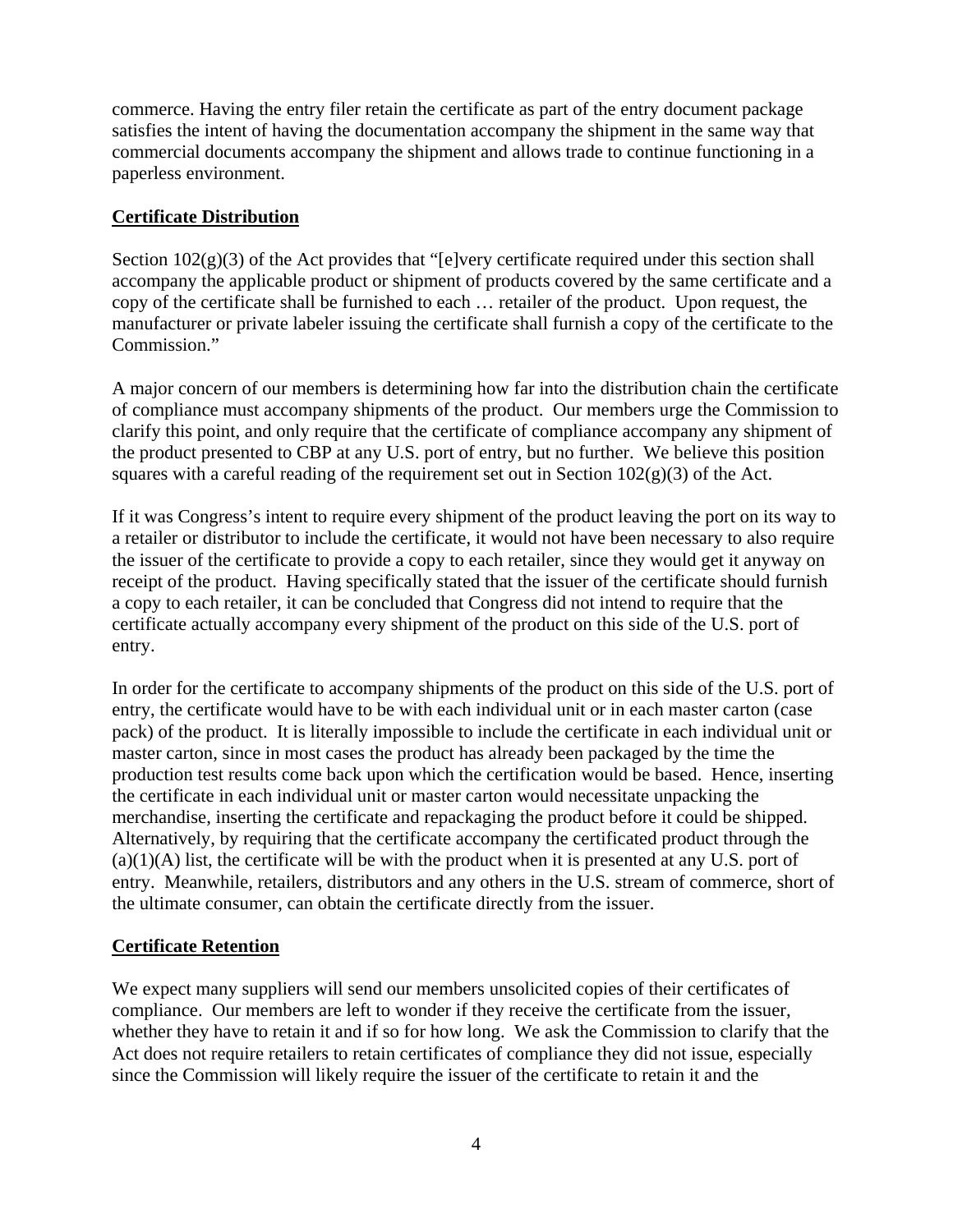supporting test documents, consistent with the Commission's regulations on certification of bicycle helmets. See 16 CFR §1203.41.

The Act also does not specify how long the issuer has to keep certificates of compliance. We ask that the Commission consider requiring issuers of certificates, whether retailers, importers, manufacturers or private-labelers, to retain the certificates they issue for at least 3 years after issuance. We also recommend that the Commission allow issuers of certificates 48 hours to produce the certificates and supporting test documents upon request from any designated officer or employee of the Commission.

# **Recertification**

The Act does not specify how long a certificate may be used for shipments of the certificated product. We urge the Commission to permit the use of a certificate for any shipment of the product presented to U.S. Customs on or before a date that is 2 years after issuance of the certificate, understanding that the testing supporting the certificate may have to be conducted more frequently. However, as with certification of bicycle helmets under 16 CFR §1203.33(b)(2), if there is a change in the product or its production that could affect the validity of the certificate, a new certificate should be issued.

# **Contents of the Certificate**

Section  $102(g)(1)$  provides that "[e]very certificate required under this section shall identify the manufacturer or private labeler issuing the certificate and any third party conformity assessment body on whose testing the certificate depends. The certificate shall include, at a minimum, the date and place of manufacture, the date and place where the product was tested, each party's name, full mailing address, telephone number, and contact information for the individual responsible for maintaining records of test results."

The Act does not specify whether a product manufactured in multiple locations requires separate certificates for each location of production. We urge the Commission to hold that one certificate per product is sufficient, provided the certificate contains the information required by Section  $102(g)(1)$  for all manufacturers, manufacturing dates and places of manufacture of the product.

Likewise, we ask the Commission to clarify whether the certificate must list the locations of production of each component of the product. The Act seems only to require certification of finished goods. However clear the answer may seem, we would prefer not to guess, and therefore we urge the Commission to confirm our understanding of the Act on this point.

Finally, we stress to the Commission that the name and exact location of a manufacturer is highly confidential and considered business proprietary information. Whether intentioned or not, simply listing the manufacturer's name on a conformity certificate could compromise the competitive advantage many firms have with respect to their suppliers. In many cases, imported containers are shipped by suppliers directly to the merchant, in which case the manufacturers' identity may be compromised. Instead, we urge the Commission to only require that the city and country (for example, Shenzhen, China) be listed on the conformity certificate. As an alternative, RILA suggests that the CPSC allow manufacturers to be identified by the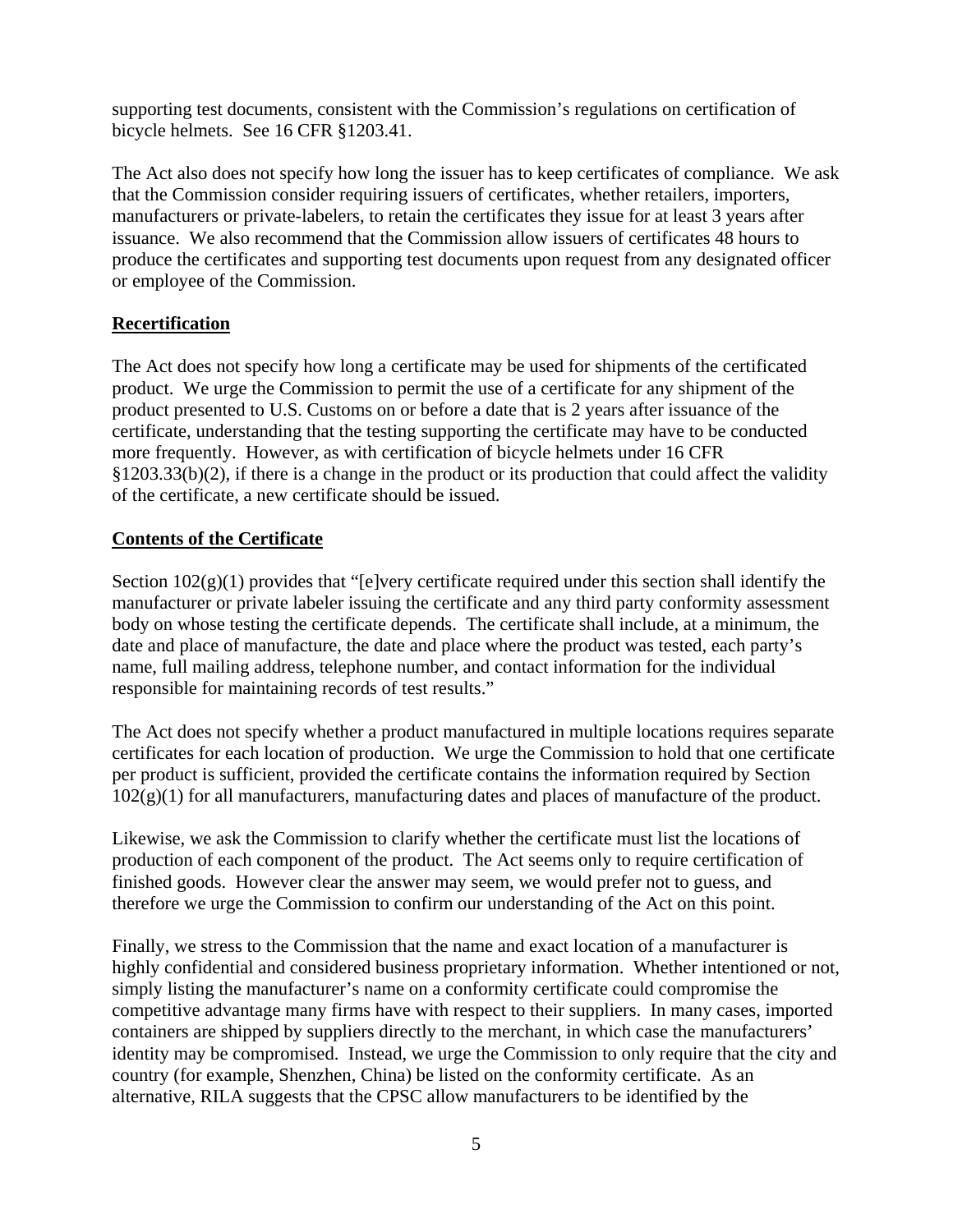Manufacturer Identification Code (MID) created for U.S. Customs and Border Protection (CBP). In the instance where there is a problem with a product or the Commission would like more information, any designated officer or employee of the Commission may, consistent with Section 16(b) of the Consumer Product Safety Act, 15 U.S.C. 2065(b), ascertain the name of the manufacturer while taking all necessary precautions to protect the indentify of the manufacturer.

# **Certification Labeling**

Section 102(b) adds new section 14(d)(2) of the Consumer Product Safety Act which provides that "[n]ot later than 15 months after the date of enactment of the [CPSIA]…the Commission shall by regulation---initiate a program by which a manufacturer or private labeler may label a consumer product as complying with the certification requirements of…" the Act.

Under the Commission's regulations on certification and testing of bicycle helmets, a similar label was developed. In the case of bicycle helmets manufacturers were directed to "issue certificates of compliance for bicycle helmets…in the form of a durable, legible, and readily visible label…" See 16 CFR 1203.34(a). The Commission's regulations went on to say that the label would be considered sufficient to meet the certification requirements of the law provided it contained specific information, not unlike the information required for certificates under Section  $102(b)(g)(1)$ .

RILA urges the Commission to develop this label on an expedited basis. We further urge the Commission to provide, as it did with bicycle helmet certifications, that the label will suffice to meet the certification requirements of the Act, provided it contains the information required by the Act. At the same time, the Commission should allow flexibility and not require a label as the only means to comply with the certification requirement.

Finally, the Commission should provide that the certification requirements of the law can be met by affixing a valid label signifying conformity to an industry conformity assessment regime, such at the Toy Industry Association's Toy Safety Certification Program. These industry conformity assessment regimes contain all the elements of a reasonable testing program that the Commission is likely to require to support a valid certification. Furthermore, these industry conformity assessment regimes contain many other elements critical to safety that goes beyond the requirements of the law, such as design analysis and quality control measures. Wherever possible, the Commission should take the opportunity to steer more manufacturers into these programs.

# **Enforcement Discretion and Phase-In Periods**

RILA members are working hard to ensure full compliance with the myriad requirements in the Act. As the Commission is well aware, some deadlines are extremely tight. The conformity certificate requirement is scheduled to go into effect only 10 business days after the end of the comment period on this issue. This does not provide sufficient time for the Commission to analyze all the comments and issue a rule. Accordingly, RILA respectfully requests that the Commission state in writing that it will use its enforcement discretion for the three-month (90 day) period beginning after the November 12 effective date for requirements related to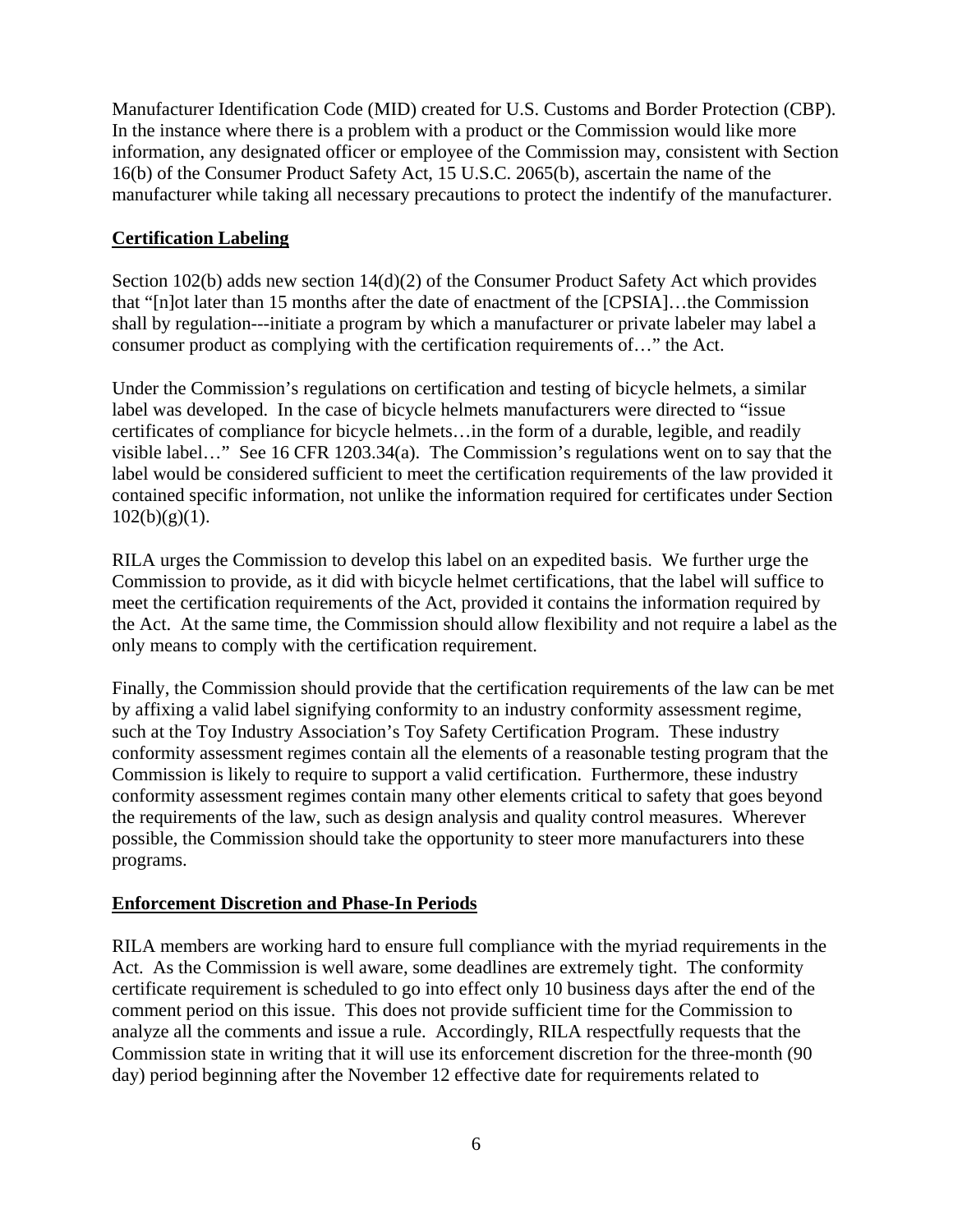conformity certificates. Until the Commission publishes clarifications to Section 102, importers will not be able to provide full guidance to suppliers as to their requirements under the Act.

There are significant systems changes and third party lab capacity changes that the industry is dealing with in order to comply with the Act. An enforcement discretion period would allow importers time to establish processes to comply with the new conformity testing requirements, while not penalizing those that are genuinely striving to comply with the Act.

RILA urges the Commission to consider a phased in approach for the conformity certificate which focuses first on high risk products. A similar approach has recently been taken by other agencies to delay a new declaration requirement related to illegal logging under the amended Lacey Act. See Federal Register: October 8, 2008; Implementation of Revised Lacey Act Provisions (73 FR 58925).

# **Testing**

Section  $102(a)(1)$  provides that "every manufacturer of a product which is subject to a consumer product safety rule under this Act or similar, rule, ban, standard, or regulation under any other Act enforced by the Commission...shall issue a certificate which (A) shall certify, based on a test of each product or upon a reasonable testing program, that such product complies…"

Section 101(a)(2) requires that "every manufacturer of...children's products...shall (A) submit sufficient samples of the children's product, or samples that are identical in all material respects, to a third party conformity assessment body accredited under paragraph (3) to be tested for compliance…"

RILA and our members have concerns with Commission staff statements that component testing will not be accepted, and that only tests on finished goods are sufficient. We urge the Commission to reconsider this position to follow its past practice and allow the testing of the products components to serve as the basis for the certifications. Mandatory testing of finished goods would not allow sufficient flexibility and would result in redundant and costly testing for products for which the same component is used in multiple products. A variety of components of apparel products, e.g. zippers, rivets, snaps, buttons, rhinestones, dyes for screen prints, are used in many styles of apparel carried by different retailers. For example, a specific size of rivet from one of the major hardware manufacturers may be used in six styles of girls' jeans for seven different retailers. Using component testing, the rivet would only be tested once by the rivet manufacturer rather than being tested 42 separate times if testing of the final product is required. Final product testing is extremely costly. In the example used, if the cost of lead testing is \$100 -\$200 per component, then the cost of final product testing would be \$4200 - \$8400 for just that component. Under component testing, each apparel supplier would base its certification of compliance for each of the styles it produces on the testing from the rivet manufacturer along with testing of all the other components used in that product. Similarly, a manufacturer of screened t-shirts for boys would be allowed to use testing of the fabric and tests of the inks used in each screen print as the basis for a compliance certification rather than requiring the retesting of the same inks multiple times if the inks are used in ten different screen designs.